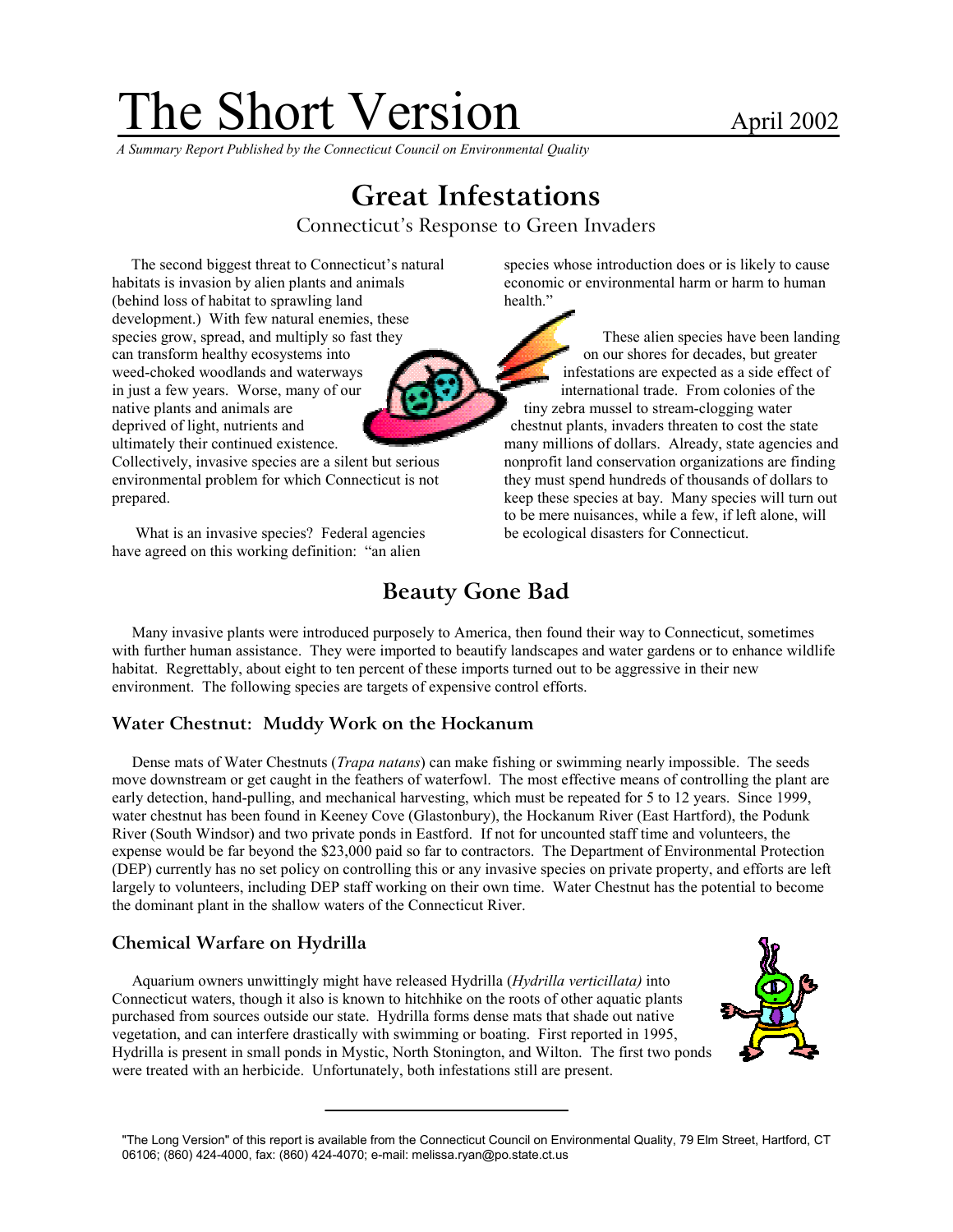#### **Purple Loosestrife: Meet the Beetles**

Able to produce 2.5 million seeds per plant each year, Purple Loosestrife (*Lythrum salicaria*) is widespread in many kinds of wetland habitats throughout Connecticut. Known for its attractive flowers, Purple Loosestrife is dangerous because it crowds out native vegetation and provides few of the ecological benefits of native plants. In 1996, a pilot

program saw the release of two beetle species into loosestrife stands in Storrs and Haddam, with encouraging results. Care was taken to make sure the beetles would eat only Purple Loosestrife, and not turn into pests themselves. Now, two hundred thousand beetles are serving as biological control agents for Purple Loosestrife.

People continue to plant invasive species. Winged Euonymus or Burning Bush *(Euonymus alatus)* is a very popular shrub, seen along many of our highways, which turns ruby red in autumn. Animals scatter its seeds in woodlands, where it displaces native flora. Japanese Barberry's (*Berberis thunbergii*) autumn tones of bright red and orange have made it popular as an ornamental shrub. It is an aggressive nuisance in the wild, where birds distribute its fruit. The most effective means of management of both of these species is mechanical removal. It can be found growing in front of the headquarters of the DEP and Council on Environmental Quality.

### **Oops!**

People brought the following species to North America -- and Connecticut -- by accident.

#### **Fretting Over Zebra Mussels** (*Dreissena polymorpha*)

In the mid-1980's, ships from overseas released mussel-infested ballast water into the Great Lakes. The mussels do not have any effective natural predators on this continent, and are distributed by carriage on boats, trailers, and fishing gear, or by birds and other animals. They routinely clog industrial or power utility pipes, and damage boat engines and hulls, while consuming the plankton normally eaten by native species. In 1998, zebra mussels were found established in East Twin Lake in Salisbury. Most waterbodies in Connecticut are low in calcium and are not believed to be prone to infestation. However, the freshwater portion of the

Housatonic River and its associated hard-water lakes remain susceptible.

Two other species have arrived by sea. The Asiatic Clam (*Corbicula fluminea*) is considered a nuisance for the same reasons as the Zebra Mussel. The Pacific Shore Crab *(Hemigrapsus sanguineus*) (or Asian or Japanese shore crab) shares the same habitat as juvenile green crabs and mud crabs; as the invader multiplies the natives decline. Scientists believe it is too early to say what kind of an impact the crab will have. It was discovered on Connecticut's shore in the 1990s.



#### **Just Landed: Mile-A-Minute or Devil's Tearthumb**

Though its name is an exaggeration, Mile-a-Minute *(Polygonum* 

*perfoliatum*) can grow a remarkable six inches in a day. When first discovered in 1999 in a nature sanctuary in Greenwich, local residents tried to eradicate it. However, in 2001, Mile-a-Minute was found on adjacent properties. Seeds survive the winter, while animals eat its fruits, helping to distribute the plant. Current management techniques for Mile-a-Minute include cutting, mowing, or hand pulling. Herbicides can be effective in some settings. The Greenwich population is the first in New England, adding urgency for the state to respond quickly.

#### **Million Dollar Weed: Common Reed**

Common reed *(Phragmites australis)* is a tall wetland grass found along marshes, riverbanks, and often on roadsides and dredged areas that have been disturbed or polluted. Very recent research has found that the *Phragmites* in Connecticut is actually not native. Its explosive growth in wetlands is easy to observe. Like many other invasive species, it shades out and competes with native vegetation. The usual control strategy is to improve the flow of brackish or

salt water into the wetlands; this impedes the growth of *Phragmites*, while reducing mosquitoes and increasing bird life. Where necessary, the reed is treated with herbicides. The DEP has many success stories in these restoration projects, but they have not come cheaply. Six projects done in 1999-2000 cost a total of more than \$730,000. Funds spent on controlling *Phragmites* dwarf the amounts spent on other species.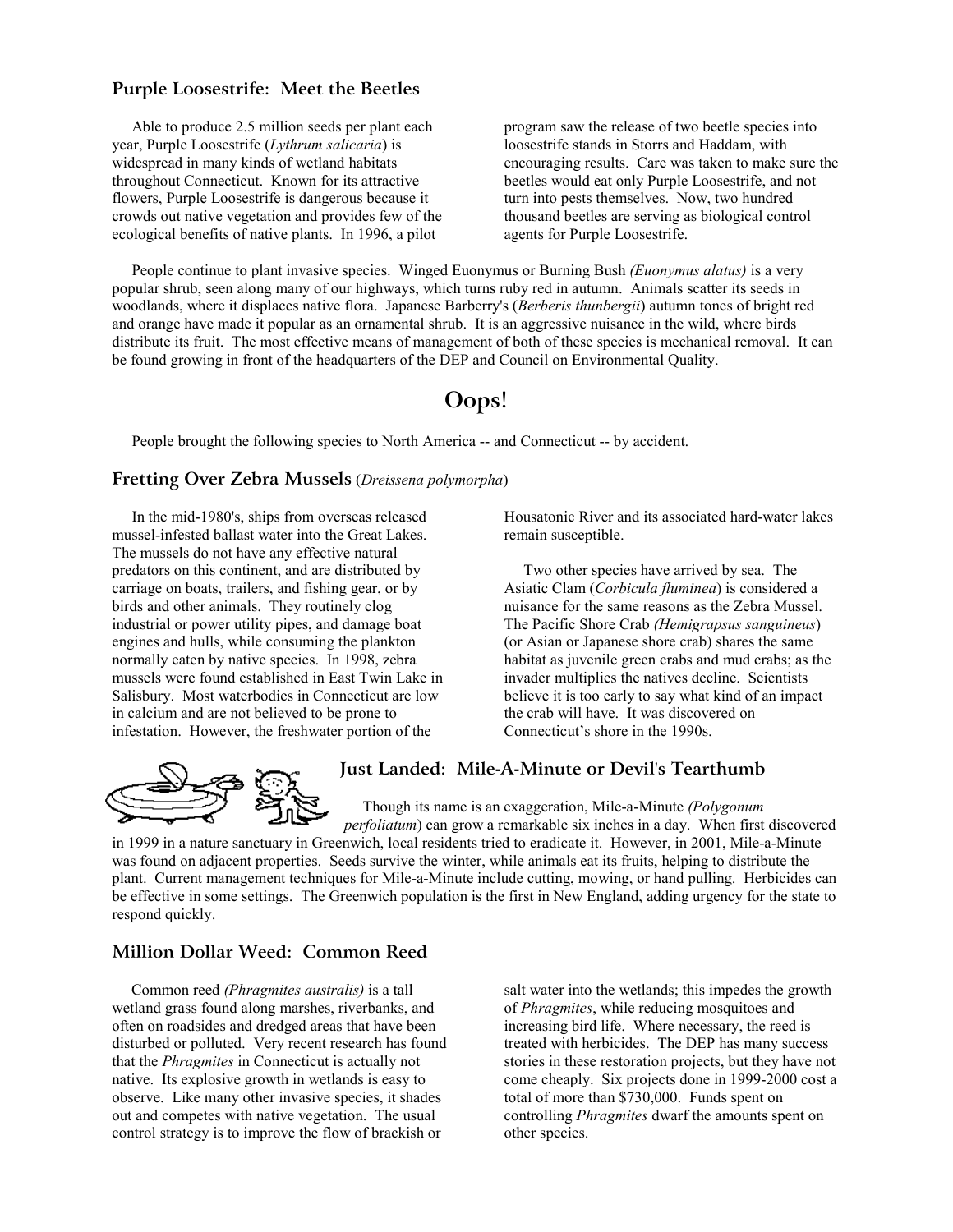The state's effort to control *Phragmites* is something of an exception in the war against green invaders, because the plant is widespread and well established. Most invaders that fit this description are beyond the ability of any organization to treat effectively, except in limited sites and circumstances. We may never eradicate invasive plants from Connecticut's landscape. This fact underscores the importance of moving quickly to battle and remove newlydiscovered infestations of those plants which have not yet become established or widespread, such as Hydrilla, Milea-Minute, and Water Chestnut.

#### **Invasives on the Books**

Connecticut's only law pertaining to invasive species was adopted in 2001, buried deep in Public Act 01-150. It directs the Commissioner of Environmental Protection to make recommendations and take action to control invasive plant species, create informational materials and educational activities, and maintain a list of nonnative invasive plant species -- all tasks the Department has undertaken on its own in a limited way, as funds allow. The law contains no deadlines. Other states have taken more action.



|              | Management       |              |                                                                     |
|--------------|------------------|--------------|---------------------------------------------------------------------|
| <b>State</b> | Plan             | <b>Staff</b> | <b>Law Prohibiting Sale of Invasive Species</b>                     |
| VT           | Yes              | Yes          | Yes (Zebra Mussel, Eurasian Watermilfoil, Water Chestnut,           |
|              | (Lake Champlain) |              | Quagga Mussel)                                                      |
| NH           | No               | Yes          | Yes (Milfoils, Fanwort, Water Chestnut, Purple Loosestrife, Others) |
| MЕ           | In Progress      | Yes          | Yes (Water Chestnut, Milfoils, Hydrilla, Others)                    |
| NY           | Yes              | Yes          | Yes (Water Chestnut)                                                |
| <b>RI</b>    | No               | No           | No                                                                  |
| MA           | In Progress      | No           | Yes (Water Chestnut)                                                |
|              |                  |              |                                                                     |
| CТ           | NO.              | NO           | NO.                                                                 |

#### **Northeastern States' Response to Green Invaders**

#### **Connecticut's Finger in the Dike: Responses to Date**

The Connecticut Invasive Plant Working Group (CIPWG) is the state's largest cooperative effort working on the invasive species problem. It consists of state and federal agencies, conservation organizations, garden clubs, universities, nurseries, and others. This group has no legal status and no funding but is taking the lead in focusing the state's efforts on invasives. It has developed two invasive plant posters, numerous fact sheets, and a website containing a breadth of information on invasive plants. The CIPWG and the University of Connecticut (UConn) have developed a list -- "Non-native Invasive and Potentially Invasive Vascular Plants in Connecticut" -- which the DEP has adopted, but the list has no legal status. The DEP has an internal working group that manages invasives on a case-by-case basis; it is far too small in proportion to the ecological threat. Connecticut also lacks a coordinated public education campaign, as well as a comprehensive plan for addressing invasive species.

The DEP adopted an internal policy in 1998 that discourages the planting of invasive species and disturbing soil in ways that favor invasive species. Other state agencies also have responded to the threat. The Department of Transportation (DOT) currently does not plant species that appear on the list described above. However, neither the DEP nor the DOT have funds to remove the enormous stands of invasive plants planted in previous years; these are likely to remain as sources of seed for decades to come, perhaps for centuries.

UConn is creating a grant-funded Invasive Plant Atlas of New England (IPANE), which will include images, descriptions, maps, historic data, and a collection database documenting the existence and spread of invasive plants.

The plant industry has responded to the problem as well. A new brochure developed by the Connecticut Florists, Greenhouse Growers, and Nursery and Landscape Associations depicts various species of invasive plants that participating nurseries voluntarily have agreed not to sell. The brochure lists about 20 plants that would be highly destructive if they became widespread, but they are species with little or no economic investment at this time.

For many people, invasive species are an economic issue. The Nature Conservancy has found it necessary to raise substantial funding to combat invasive species on their lands, especially in northwestern Connecticut and the Connecticut River valley. Invasives threaten to cost land conservation organizations enormous sums, which will divert resources away from their primary conservation mission.